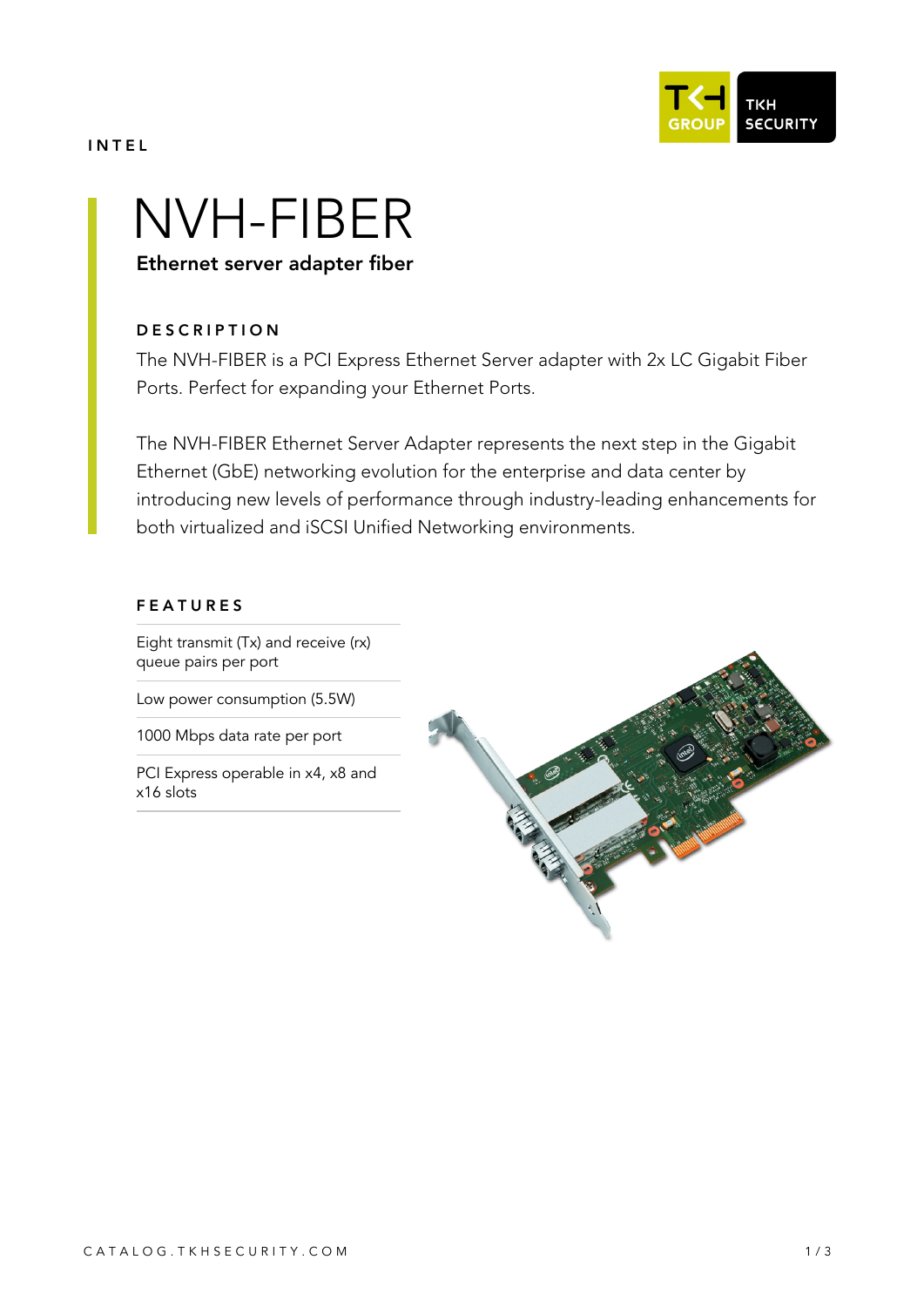

| <b>Technical features</b>   |                                                   |
|-----------------------------|---------------------------------------------------|
| Connectors                  | 2x LC Fiber Optic                                 |
| Data rate supported by port | 1000 Mbps                                         |
| Bus type                    | PCI Express 2.1 (5 GT/s)                          |
| Bus width                   | 4-lane PCI Express operable in, x4, x8, x16 slots |
| Interrupt levels            | INTA, INTB, INTC, INTD, MSI, MSI-X                |
| <b>IEEE Support</b>         | IEEE 802.3/10BASE-T, 100BASE-TX, 1000BASE-T       |
| Cablin                      | MMF 62.5/50 um                                    |
|                             |                                                   |
| Power                       |                                                   |
| Power consumption           | 5.5w                                              |
|                             |                                                   |
| <b>Operating Conditions</b> |                                                   |
| Operating temperature       | 0 °C to 55 °C (32 °F to 131 °F)                   |
| Storage temperature         | -40 °C to 70 °C (-40 °F to 158 °F)                |
| Humidity                    | 90% non-condensing relative humidity at 35 °C     |
|                             |                                                   |
| <b>Physical Dimensions</b>  |                                                   |
| Length                      | 13.54 cm (5.33 in.)                               |
| Width                       | 6.89 cm (2.71 in.)                                |
| Full-height end bracket     | 12.0 cm (4.725in.)                                |
| Low-profile end bracket     | 7.92 cm (3.117in.)                                |
|                             |                                                   |
| <b>Regulation Approval</b>  |                                                   |
| Certification & Compliance  | FCC B, UL, CE, VCCI, BSMI, CTICK, KCC             |
|                             |                                                   |
| Compatibility               |                                                   |
| Compatible with             | NVH-1101                                          |
|                             | <b>NVH-2004</b>                                   |
|                             | <b>NVH-2004XTR</b>                                |
|                             | <b>NVH-2608XR</b>                                 |
|                             | <b>NVH-2516XR</b>                                 |
|                             | <b>NVH-2524XR</b>                                 |
|                             | <b>NVH-2648XR</b>                                 |
|                             |                                                   |
| Ordering info               |                                                   |
| NVH-FIBER                   | Ethernet server adapter fiber                     |